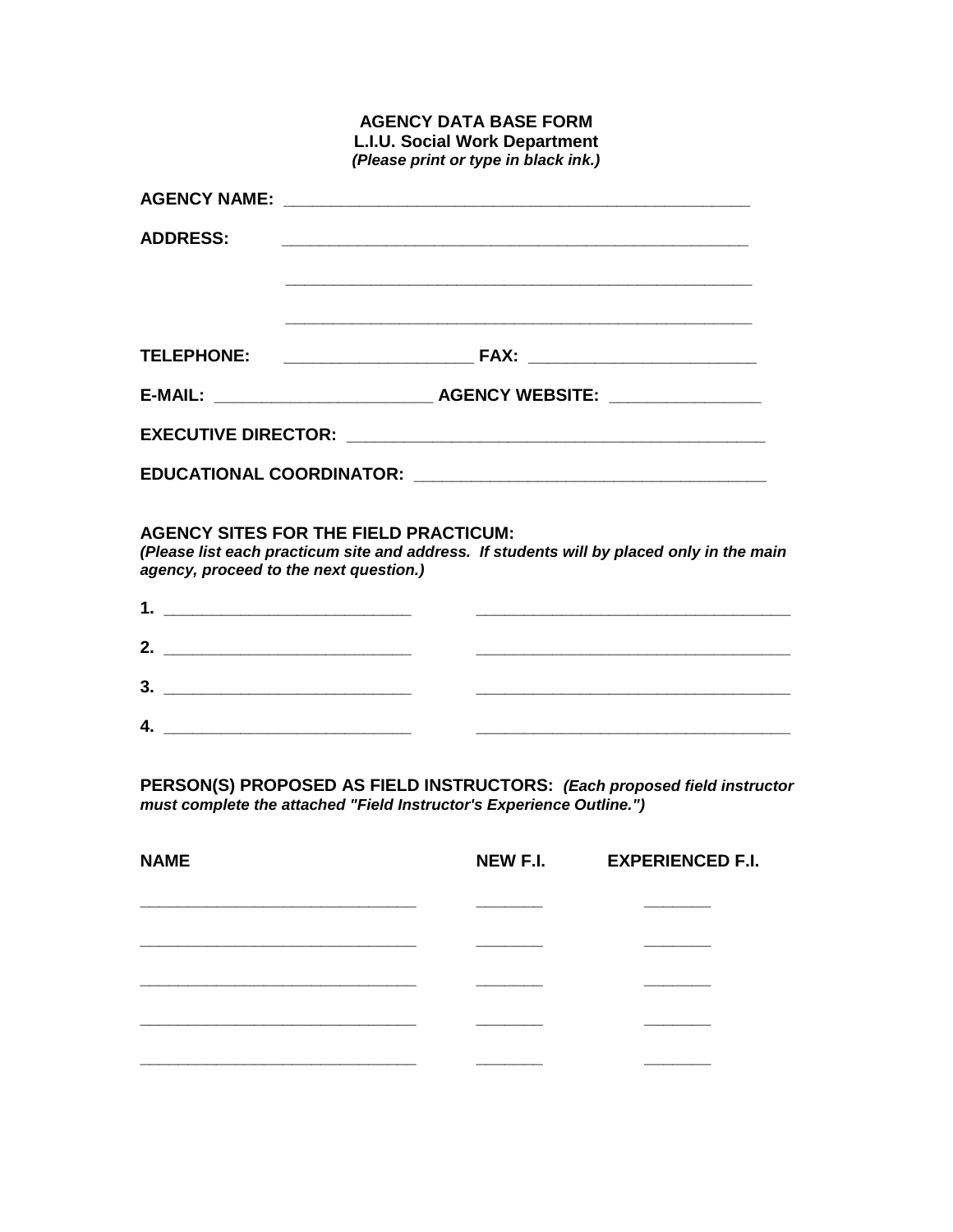## **WHICH ONE OF THE FOLLOWING CATEGORIES BEST DESCRIBES YOUR AGENCY?**

| <b>Health Care Setting</b>      | <b>Mental Health Program</b>             | <b>Family Agency</b>                                   |
|---------------------------------|------------------------------------------|--------------------------------------------------------|
| <b>Child Welfare Agency</b>     | <b>Agency Serving the Aged</b>           | <b>Substance Abuse Agency</b>                          |
| <b>School Setting</b>           | <b>Settlement House</b>                  | <b>Community-Based Multi-</b><br><b>Service Center</b> |
| <b>Justice System Agency</b>    | <b>Community Organization</b><br>Setting | <b>Industrial or Union Setting</b>                     |
| <b>Program for the Disabled</b> | <b>Other (please describe)</b>           |                                                        |

**MAJOR PROBLEM AREAS ADDRESSED***: (i.e. individual or family problems, substance abuse, child welfare, maternal/child health, etc.)*

**\_\_\_\_\_\_\_\_\_\_\_\_\_\_\_\_\_\_\_\_\_\_\_\_\_\_\_\_\_\_\_\_\_\_\_\_\_\_\_\_\_\_\_\_\_\_\_\_\_\_\_\_\_\_\_\_\_\_\_\_\_\_\_\_\_\_\_\_\_\_\_\_\_\_\_\_\_**

**\_\_\_\_\_\_\_\_\_\_\_\_\_\_\_\_\_\_\_\_\_\_\_\_\_\_\_\_\_\_\_\_\_\_\_\_\_\_\_\_\_\_\_\_\_\_\_\_\_\_\_\_\_\_\_\_\_\_\_\_\_\_\_\_\_\_\_\_\_\_\_\_\_\_\_\_\_**

**\_\_\_\_\_\_\_\_\_\_\_\_\_\_\_\_\_\_\_\_\_\_\_\_\_\_\_\_\_\_\_\_\_\_\_\_\_\_\_\_\_\_\_\_\_\_\_\_\_\_\_\_\_\_\_\_\_\_\_\_\_\_\_\_\_\_\_\_\_\_\_\_\_\_\_\_\_**

**\_\_\_\_\_\_\_\_\_\_\_\_\_\_\_\_\_\_\_\_\_\_\_\_\_\_\_\_\_\_\_\_\_\_\_\_\_\_\_\_\_\_\_\_\_\_\_\_\_\_\_\_\_\_\_\_\_\_\_\_\_\_\_\_\_\_\_\_\_\_\_\_\_\_\_\_\_**

**MAJOR FUNCTIONS & SERVICES** *(i.e. auspice, methodologies, goals, etc.)*

**CHARACTERISTICS OF CLIENTS** *(i.e. age, gender, race, ethnicity, social class, religion, disability, etc.)*

**\_\_\_\_\_\_\_\_\_\_\_\_\_\_\_\_\_\_\_\_\_\_\_\_\_\_\_\_\_\_\_\_\_\_\_\_\_\_\_\_\_\_\_\_\_\_\_\_\_\_\_\_\_\_\_\_\_\_\_\_\_\_\_\_\_\_\_\_\_\_\_\_\_\_\_\_\_**

**\_\_\_\_\_\_\_\_\_\_\_\_\_\_\_\_\_\_\_\_\_\_\_\_\_\_\_\_\_\_\_\_\_\_\_\_\_\_\_\_\_\_\_\_\_\_\_\_\_\_\_\_\_\_\_\_\_\_\_\_\_\_\_\_\_\_\_\_\_\_\_\_\_\_\_\_\_**

**POPULATION GROUPS SERVED BY YOUR AGENCY:** *(check all that apply)*

**\_\_\_ Children \_\_\_ Adolescents \_\_\_ Adults \_\_\_ Older Adults \_\_\_ Individuals**

**\_\_\_ Families \_\_\_ Groups \_\_\_ Communities \_\_\_ Organizations**

**What is the primary social work practice method employed in your agency?**

**\_\_\_ Casework \_\_\_ Administration \_\_\_Group Work \_\_\_Research**

**\_\_\_ Community Organization**

**What are your secondary social work practice methods employed in your agency?**

**\_\_\_ Casework \_\_\_Administration \_\_\_ Group Work \_\_\_Research**

**\_\_\_ Community Organization \_\_\_ Other**